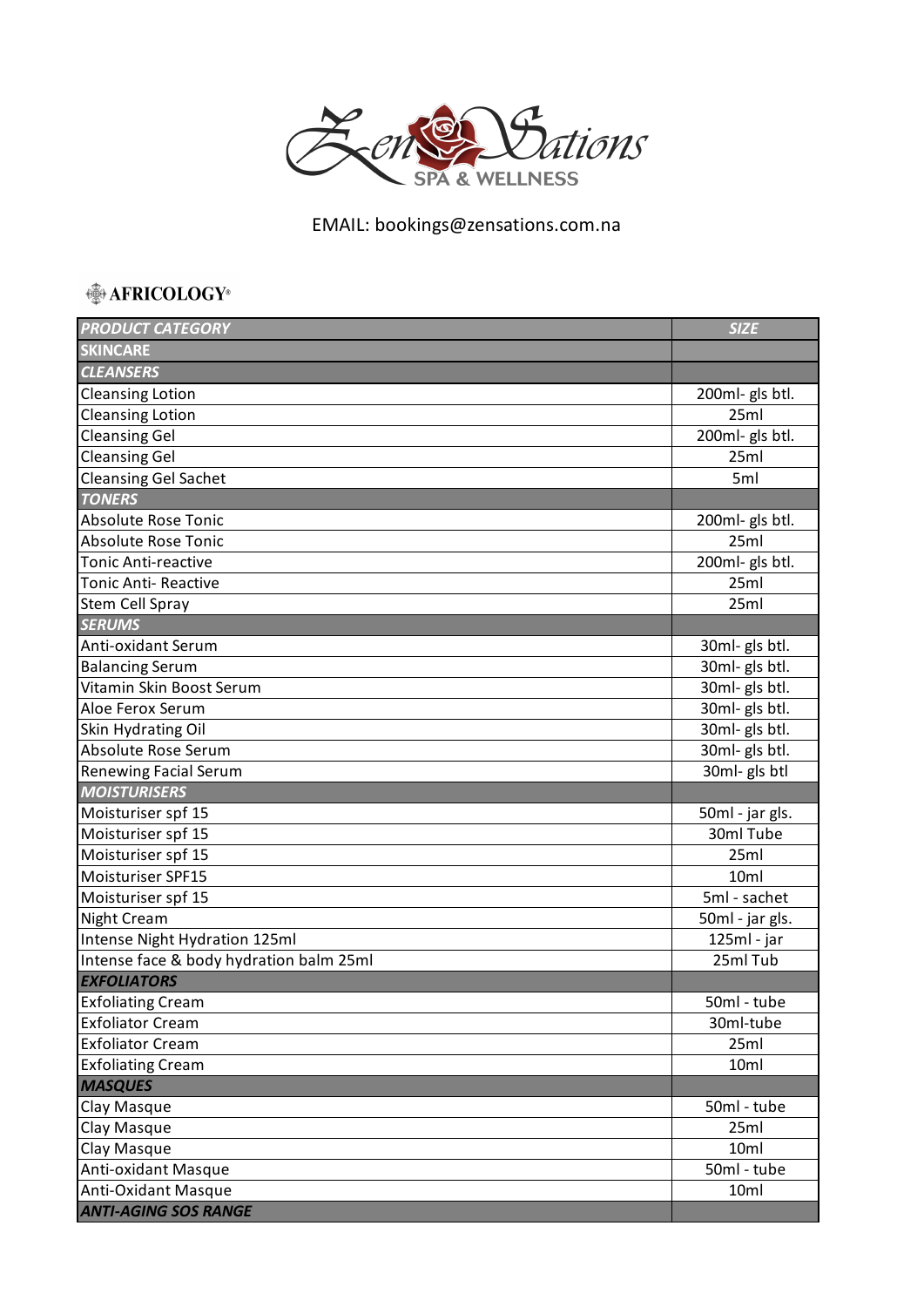| Anti-Aging SoS Spray                                                        | 100ml-spray        |
|-----------------------------------------------------------------------------|--------------------|
| Anti-Aging SoS Spray                                                        | 25ml-spray         |
| Skin Renewal Body Glow                                                      | 125ml - jar        |
| <b>SUN CARE</b>                                                             |                    |
| <b>SPF 30</b>                                                               | 50ml - tube        |
| <b>SPF 30</b>                                                               | 10 <sub>ml</sub>   |
| After Sun Soothing Gel                                                      | 50ml - tube        |
| <b>LIP CARE</b>                                                             |                    |
| Lip Balm                                                                    | 10ml - tube        |
| <b>Bubble Gum Balm</b>                                                      | 10 <sub>ml</sub>   |
| <b>Strawberry Balm</b>                                                      | 10ml               |
| Vanilla Balm                                                                | 10ml               |
| <b>BATH &amp; SHOWER</b>                                                    |                    |
| <b>Bath Soak</b>                                                            | 200ml- gls btl.    |
| <b>Bath Soak</b>                                                            | 25ml Tub           |
| <b>Bath Soak</b>                                                            | 250ml - bottle pl. |
| <b>Bath Salts</b>                                                           | 25ml Tub           |
| <b>Bath Salts</b>                                                           | 250ml - bottle pl. |
| <b>Bath Salts</b>                                                           | 200ml - bottle     |
| Body Wash (Previously Shower Gel)                                           | 50ml - tube        |
| Body Wash (Previously Shower Gel)                                           | 200ml-gls btl.     |
| Body Wash (Previously Shower Gel)                                           | 250ml - btl pl.    |
| Purifying Hand Wash (Previously Disinfectant Hand Wash)                     | 200ml bottle - gls |
| Purifying Hand Wash (Previously Disinfectant Hand Wash)                     | 250ml bottle pl.   |
| Soap Bar Gift Box                                                           | 40gr               |
| Soap Bar                                                                    | 75gr               |
| <b>Charcoal Activated Soap</b>                                              | 100gr              |
| <b>Charcoal Activated Soap</b>                                              | 300gr              |
| Vanilla Soap                                                                | 50 gr              |
| Hand Crafted - Heart Soap                                                   | 60gr               |
| Bath soap Lemongrass Hand crafted                                           | 100 <sub>gr</sub>  |
| Bath soap Lavender Handcrafted                                              | 100gr              |
| <b>Body Scrub Sachet</b>                                                    | 5ml                |
| <b>Body Scrub</b>                                                           | 25ml Tub           |
| <b>Body Scrub</b>                                                           | 100ml - tube       |
| <b>Body Scrub</b>                                                           | 250ml TUBE         |
| <b>Mens Shaving Cream Sample</b>                                            | 10 <sub>ml</sub>   |
| Men's Shaving Cream                                                         | 200ml - gls        |
| <b>Mens Shaving Cream</b>                                                   | 25ml-pls           |
| <b>Beard Balm</b>                                                           | 25ml               |
| Shave Care Combo: Includes 25ml Beard Balm, 25ml Shave Cream, Cleansing Gel | Boxed              |
| Rose Wipe Sachet                                                            | 5ml                |
| Herbal Bag Gift Set                                                         | Bag of 6           |
| Magnesium Bath Milk                                                         | 200ml gl bottle    |
| Magnesium Bath Milk                                                         | 25ml Tub           |
| Detox Mud                                                                   | $125ml - jar$      |
| Detox Mud PK10                                                              | 125ml - jar        |
| Detox Mud                                                                   | 25ml Tub           |
| Muscle Ease Rub                                                             | 25ml Tub           |
| Magnesium Bath Bomb                                                         | Single Unit (Ball) |
| <b>Chrarcoal Infused Bath Bomb</b>                                          | Single Unit (Ball) |
| Shimmer Bath Bomb                                                           | Single Unit (Ball) |
| <b>NOURISHING</b>                                                           |                    |
| <b>Body Lotion Sachet</b>                                                   | 5ml                |
|                                                                             |                    |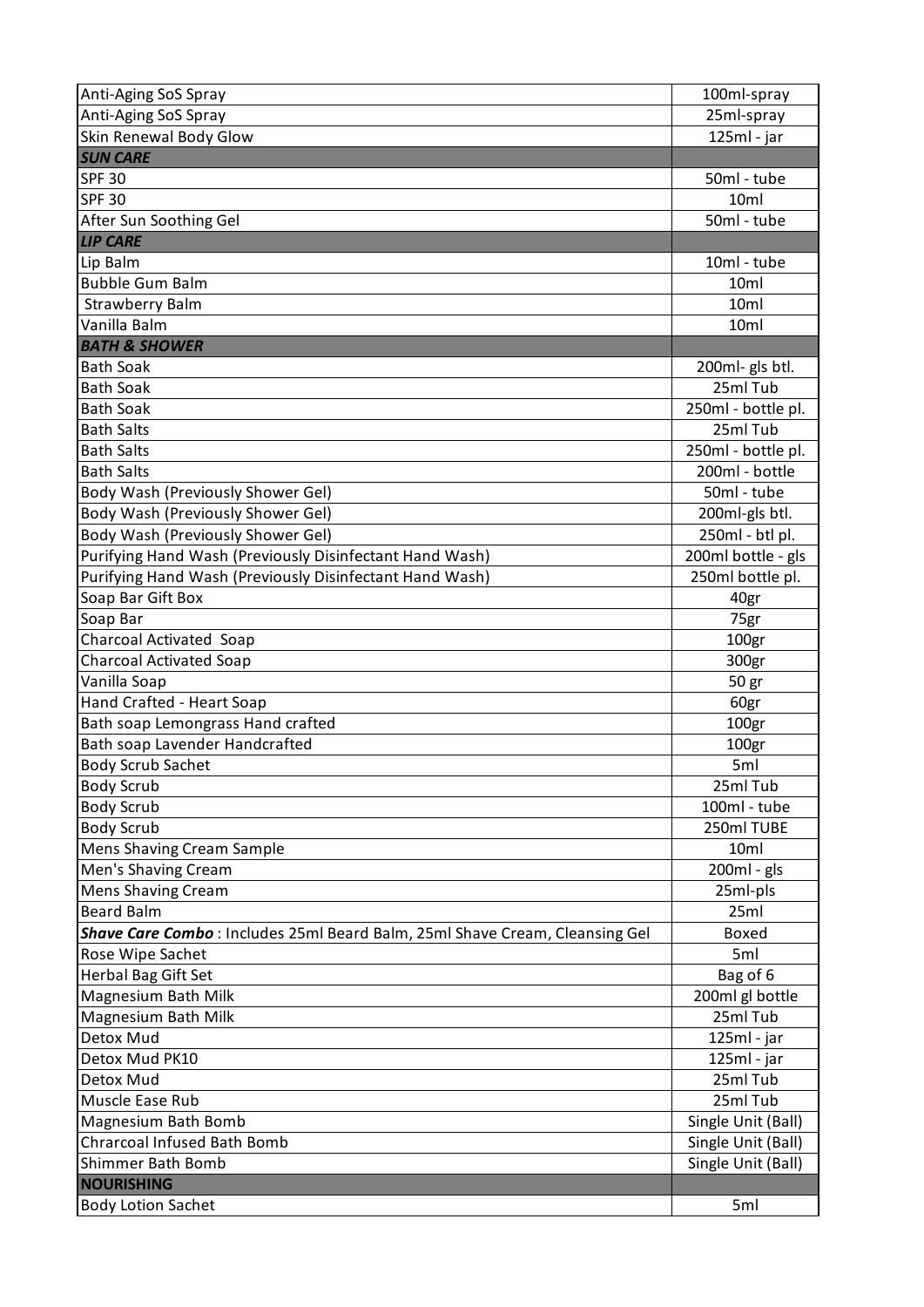| <b>Body Lotion</b>                    | 50ml-tube             |
|---------------------------------------|-----------------------|
| <b>Body Lotion</b>                    | 100ml - tube          |
| <b>Body Lotion</b>                    | 200ml-gls btl.        |
| <b>Body Lotion</b>                    | 250ml bottle pl.      |
| Vanilla Body Butter                   | 175ml-tub             |
| Shimmer Body Butter                   | 175ml - tub           |
| <b>Body Butter</b>                    | 175ml - tub           |
| <b>Body Butter</b>                    | 25ml                  |
| <b>TONE AND SLIM</b>                  |                       |
| <b>Slimming Detox Cream</b>           | 175ml - tub           |
| <b>SKIN CONDITIONING</b>              |                       |
| Skin Conditioning Oil (Marula)        | 50ml- gls btl.        |
| Conditioning Body Oil (Marula Oil)    | 5ml                   |
| <b>Tissue Oil</b>                     | 50ml- gls btl.        |
| Devotion Oil                          | 50ml- gls btl.        |
| <b>MASSAGE OILS</b>                   |                       |
| Cellulite / Detox                     | 100ml - gls btl.      |
| Cellulite / Detox                     | 10ml-gls btl.         |
| Energizing                            | $100ml - gls btl.$    |
| Energizing                            | 10ml-gls btl.         |
| Muscle Relaxant                       | 100ml - gls btl.      |
| Muscle Relaxant                       | 10ml-gls btl.         |
| Relaxing                              | $100ml - gls btl.$    |
| Relaxing                              | 10ml-gls btl.         |
| Himalayan Massage Stone               | Single Stone          |
| <b>100% Natural Essential Oils</b>    |                       |
| Eucalyptus                            | 10ml                  |
| Geranium                              | 10ml                  |
| Lavender                              | 10ml                  |
| Lemongrass                            | 10ml                  |
| Neroli                                | 10ml                  |
| Peppermint                            | 10ml                  |
| <b>Sweet Orange</b>                   | 10ml                  |
| Tea Tree                              | 10ml                  |
| <b>Ylang Ylang</b>                    | 10ml                  |
| <b>MASSAGE BALMS</b>                  |                       |
| Neroli                                | 125ml - jar           |
| Sample Balm - Neroli                  | 10ml                  |
| <b>Black Pepper</b>                   | 125ml - jar           |
| Sample Balm - Black Pepper            | 10ml                  |
| Geranium & Frankinsence               | 125ml - jar           |
| Sample Balm - Geranium & Frankinsence | 10ml                  |
| Jasmine                               | $125ml - jar$         |
| Sample Balm - Jasmine                 | 10ml                  |
| Lavender                              | $125ml - jar$         |
| Sample Balm - Lavender                | 10ml                  |
| Cape Snow bush                        | 125ml - jar           |
| Sample Cape Snowbush Balm             | 10ml                  |
| Ginger & Cinamon                      | $125ml - jar$         |
| Sample Balm - Ginger & Cinamon        | 10ml                  |
| Lemongrass                            | $125ml - jar$<br>10ml |
| Sample Balm - Lemongrass<br>Chamomile | 125ml - jar           |
|                                       | 10ml                  |
| Sample Balm - Chamomile               |                       |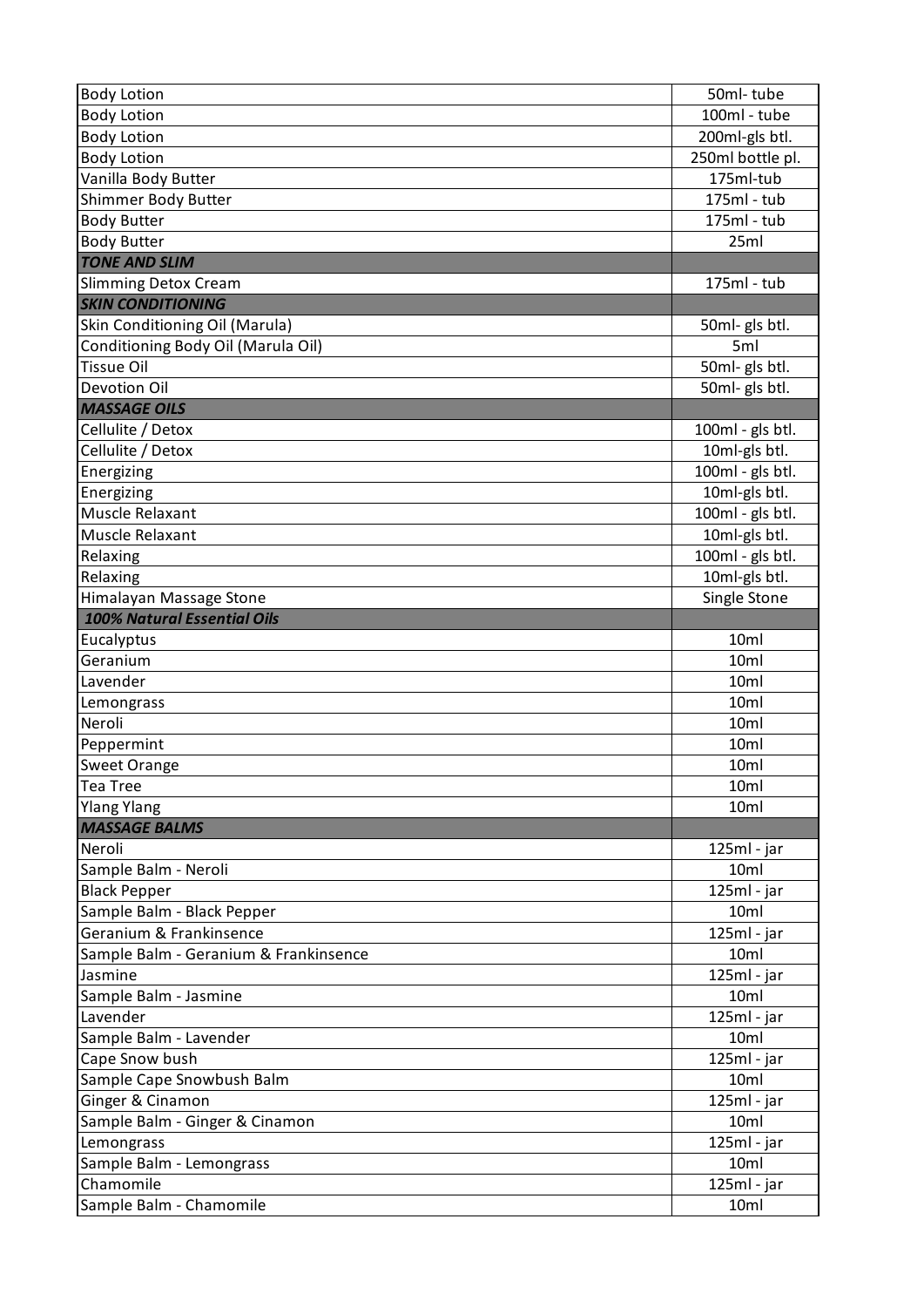| <b>Essence Free Balm</b>                      | 125ml - jar               |
|-----------------------------------------------|---------------------------|
| Sample Balm - Essence Free                    | 10 <sub>ml</sub>          |
| Rose                                          | $\overline{1}$ 25ml - jar |
| Sample Balm - Rose                            | 10 <sub>ml</sub>          |
| Pineapple & Coconut                           | 125ml - jar               |
| Sample Balm - Coconut & Pineapple             | 10 <sub>ml</sub>          |
| Frangipani                                    | 125ml - jar               |
| Sample Frangipani Balm                        | 10 <sub>ml</sub>          |
| <b>MANICURE/PEDICURE &amp; CUTICLE</b>        |                           |
| <b>Cuticle Conditioning Oil</b>               | 30m- gls btl.             |
| Peppermint Foot Soak                          | 200ml-gls btl.            |
| Pedi-scrub                                    | 175ml - tub               |
| <b>HYGIENE/ SANITISERS</b>                    |                           |
| <b>Purifying Santiser Spray</b>               | 100ml- pls btl.           |
| <b>Waterless Sanitiser</b>                    | 100ml                     |
| <b>Waterless Sanitiser</b>                    | 250ml                     |
| <b>HAIR CARE</b>                              |                           |
| Shampoo                                       | 50ml - tube               |
| Shampoo                                       | 200ml-gls                 |
| Shampoo                                       | 250ml- pl btl.            |
| Conditioner                                   | 50ml - tube               |
| Conditioner                                   | 200ml-gls btl.            |
| Conditioner                                   | 250ml- pl btl.            |
| <b>MIND / AROMA-THERAPY</b>                   |                           |
| Africology Eye Pillow                         | 1                         |
| Atmosphere Fragrance (Carrier For Burner)     | 30ml-gls btl.             |
| Aromatherapy Oil Burner (White+Hand Crafted)  | <b>Boxed</b>              |
| Clay Salt Dispenser (Hand Crafted) White      | 19cmx11cmx11cm            |
| Clay perfume pot (White)                      | Boxed                     |
| Settebello fragrance                          | 10 <sub>ml</sub>          |
| Room Spray (Vetiver & peppermint)             | 100ml-bottle gls.         |
| Vanilla Body Scent                            | 100ml - bottle            |
| <b>Energy Charge</b>                          | 10ml - bottle             |
| Pillow and Linen Spray                        | 100ml-spray               |
| Pillow and Linen Spray                        | 50ml-spray                |
| Neroli Natural Spring Water Mist              | 100ml - spray             |
| Vetiver Natural Spring Water Mist             | 100ml - spray             |
| Citronella Spray/Insect Repellent             | 50ml - plastic bottle     |
| Sleep Gel                                     | 50ml-tube                 |
| Sleep Gel                                     | 5ml                       |
| <b>NUTRITION</b>                              |                           |
| Africology Blended Rooibos Tea                | 100grms                   |
| Africology Ginger Tea                         | 100grms                   |
| Africology Mint Tea                           | 100grms                   |
| Africology Rose Tea                           | 100grms                   |
| <b>Atmosphere Room Diffusers &amp; Sprays</b> |                           |
| Neroli Diffuser                               | 200ml Btl.                |
| Neroli Diffuser refill                        | 200ml                     |
| Vanilla Diffuser                              | 200ml Btl.                |
| Vanilla Diffuser refill                       | 200ml                     |
| Frankincense & Myrrh Diffuser                 | 200ml Btl                 |
| Frankincense & Myrr Diffuser refill           | 200ml                     |
| <b>Oud Diffuser</b>                           | 200ml Btl                 |
| Oud Diffuser refill                           |                           |
|                                               | 200ml                     |